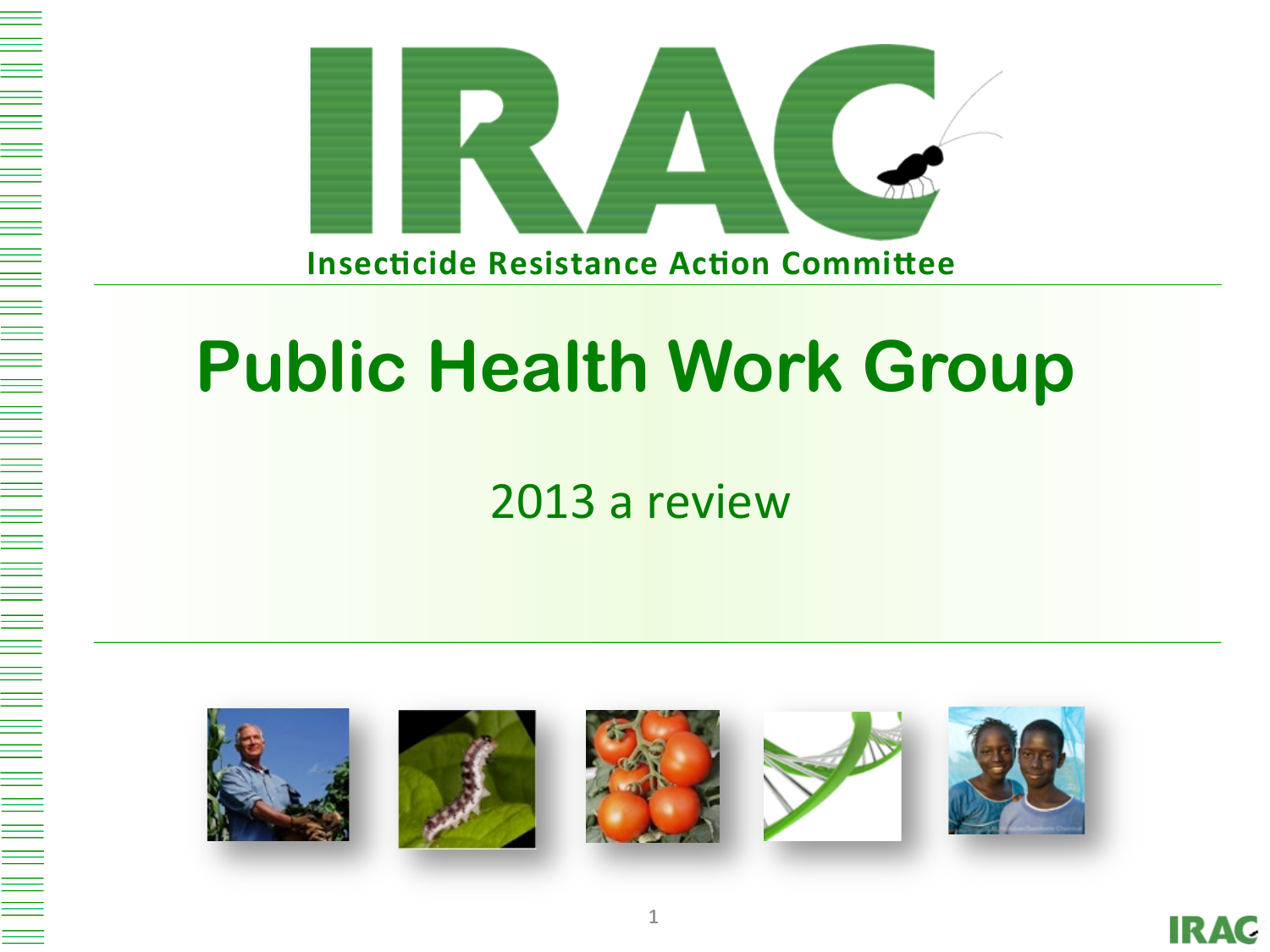### **Team Overview**

- Scope: insect vectors of disease and hygiene/nuisance pests
- Identify potential, new or existing resistance issues. Set up Team Working Groups or Focal Points as necessary
- Provide expert input into IRM initiatives with identified partners
- Preparation of Public Health communication material
- Develop IRAC methods for hygiene pests

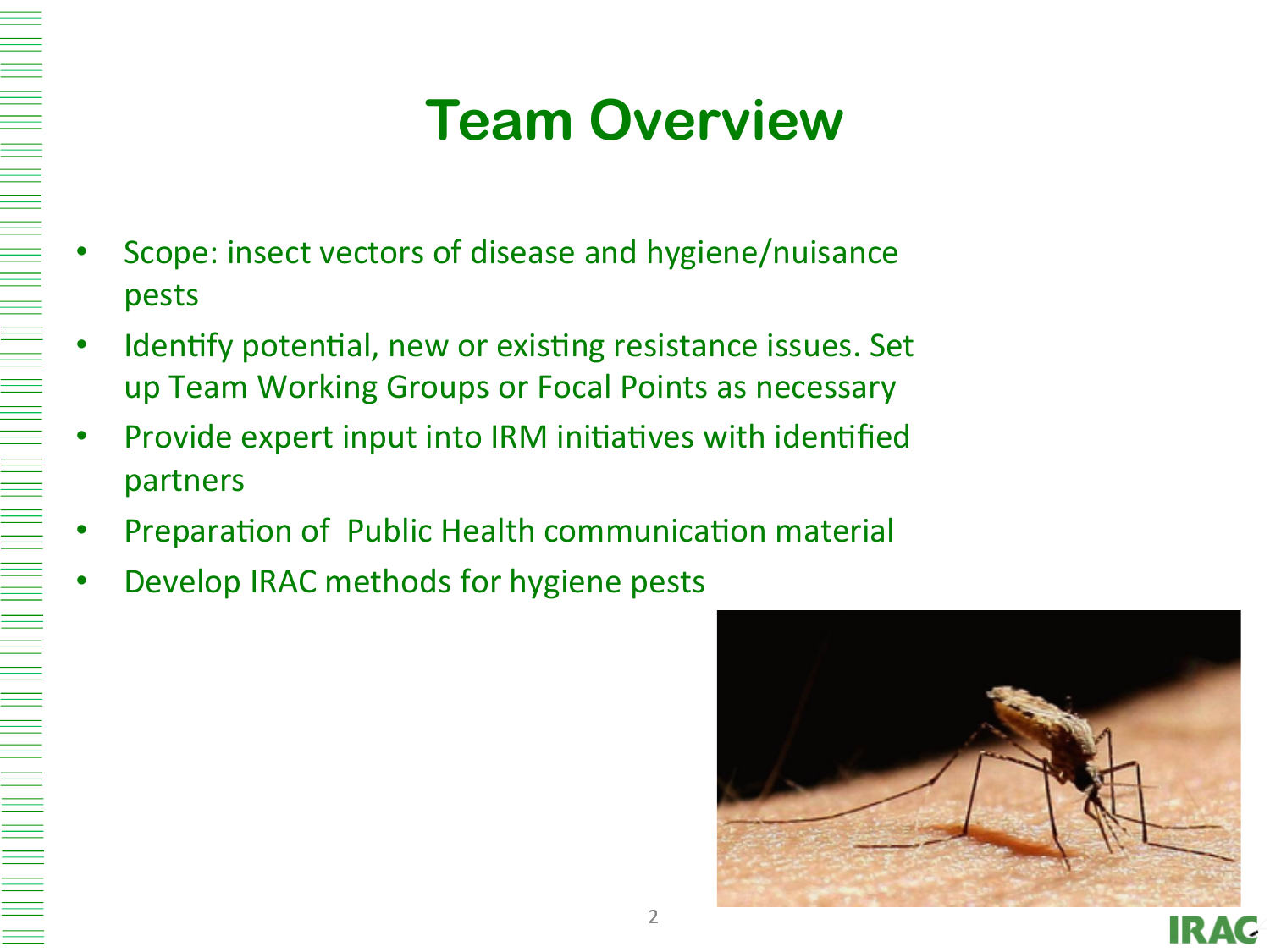#### **Team membership**

Chair: Mark Hoppé Syngenta

Members: 

James Austin **BASF** Ronda Hamm **Dow** Sebastian Horstmann Bayer Crop Science Ralf Nauen **Bayer Crop Science** Alan Porter **APA** 

Deputy chair: Helen Pates Jamet Vestergaard Frandsen

Kobi Barkai **ADAMA** Agricultural Solutions John Invest **Sumitomo** chemical UK **John Lucas Communist Constructed Sumitomo chemical UK** 

Non industry observers:

Kate Aultman **BMGF** Bob Wirtz **CDC**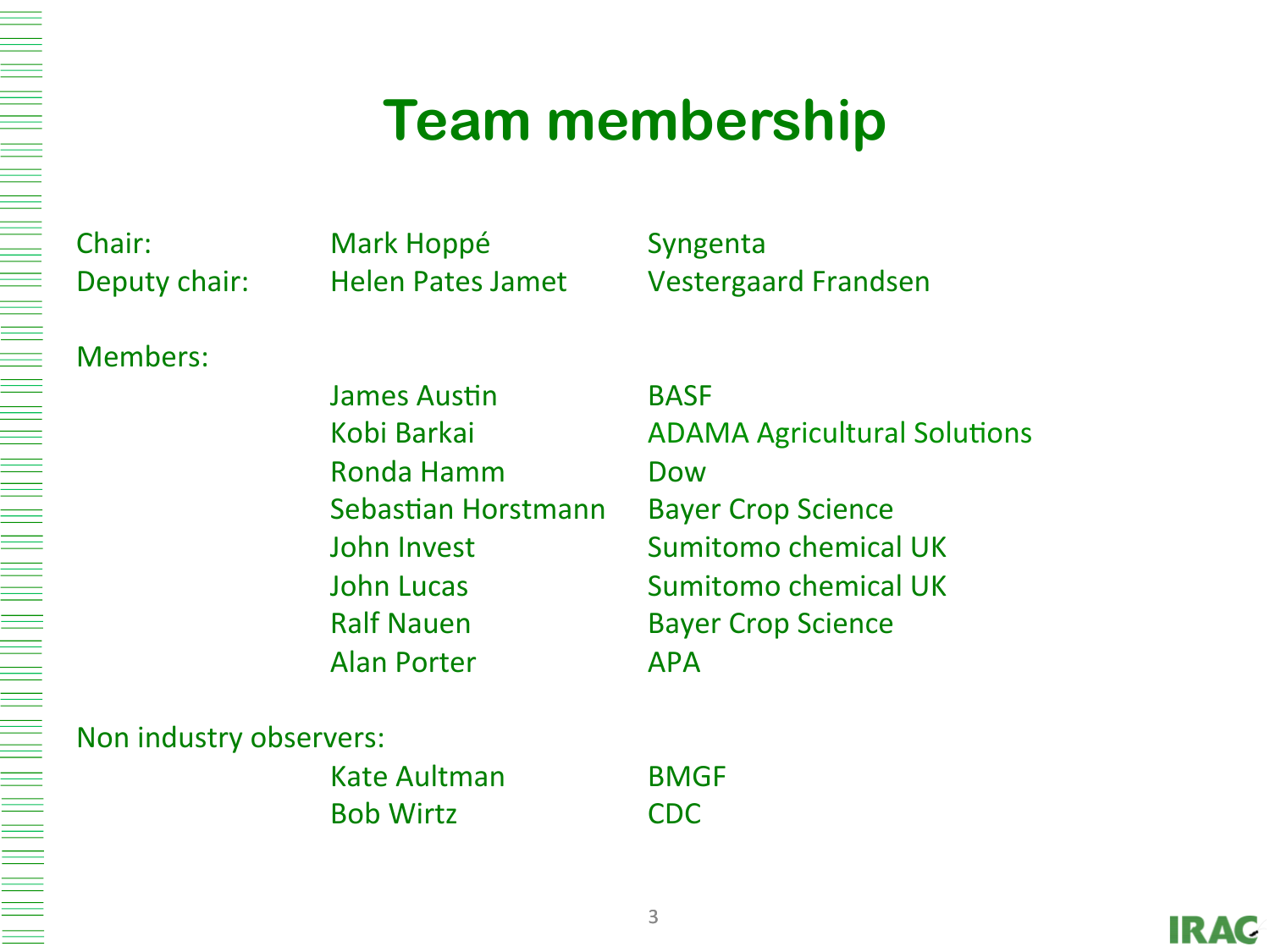#### **Membership news**

- Tessa Knox (Vestergaard Frandsen) has made a career move, and has resigned from the IRAC PH team
- After many years of valiant service, Karin Horn (Bayer Crop Science) has stepped down from IRAC and has been ably replaced by Sebastian Horstmann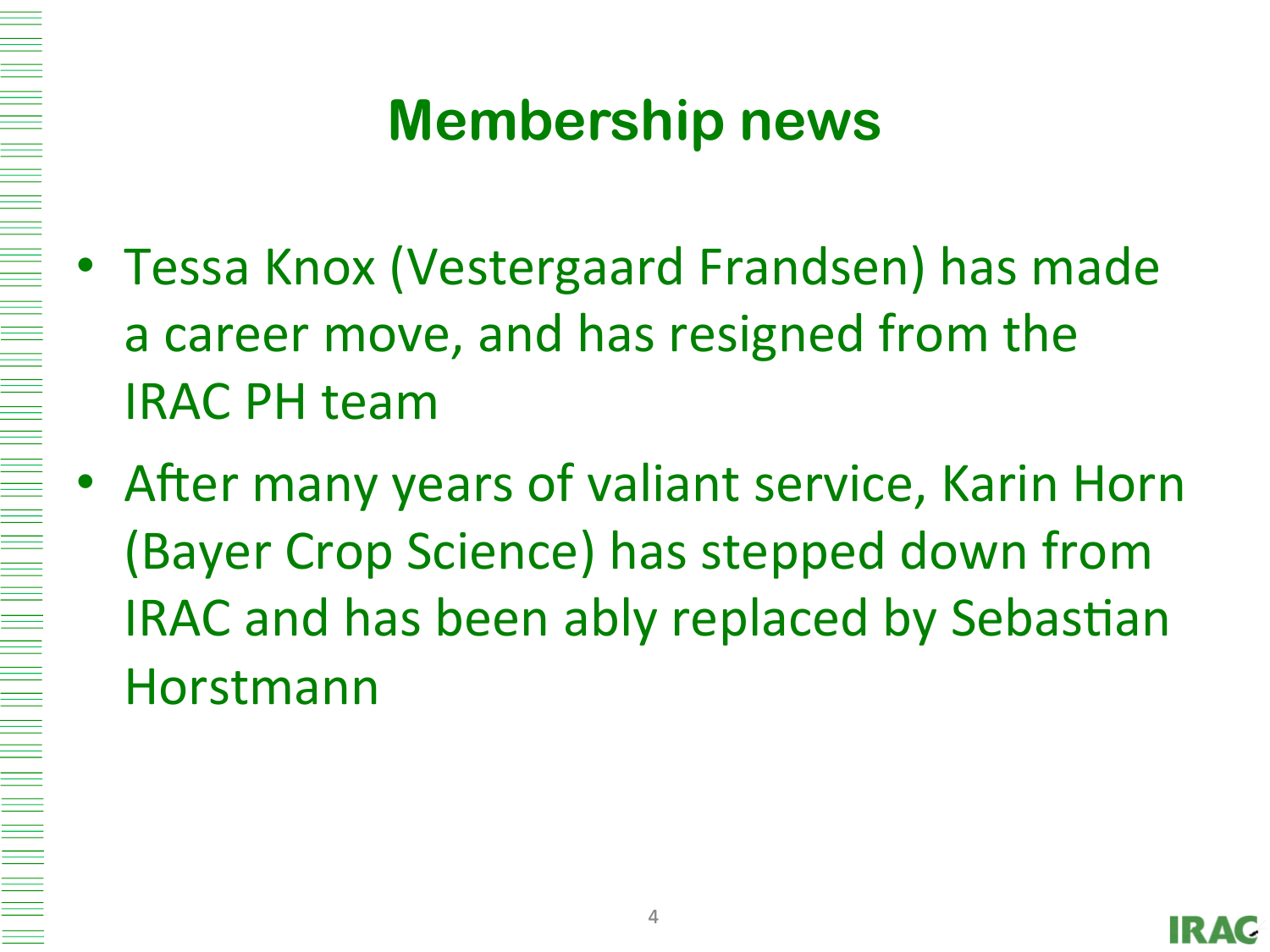### **Review 2013**

- Five teleconferences and one face to face meeting held during 2013
- Average attendance, nearly seven
- One telconfernce focused on «hygiene» pests, the remained coved both hygiene and vector control pests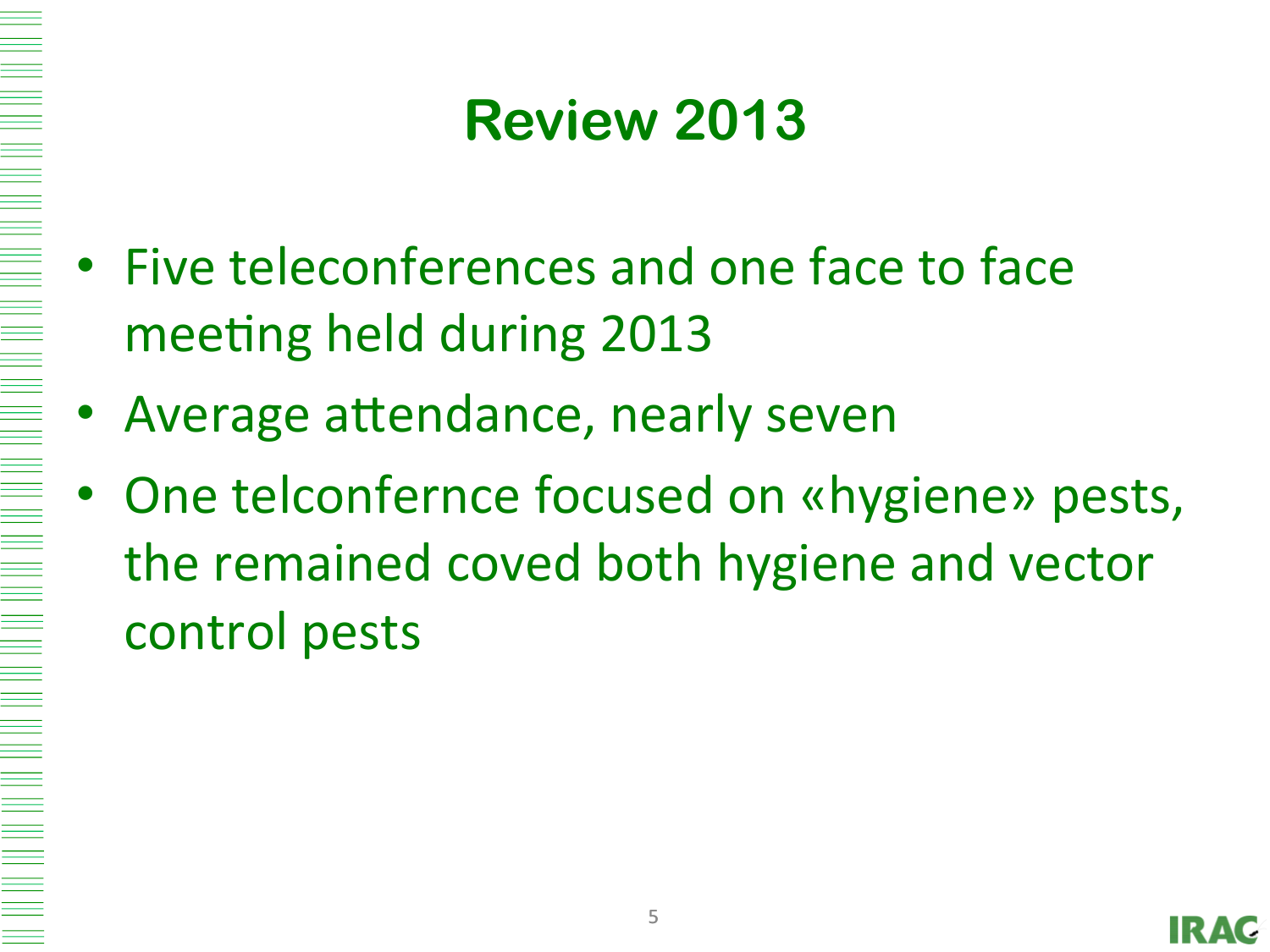# **Review 2013**

#### Main activities:

- Up dated educational material in light of WHO's latest recommendations for interpreting mosquito susceptibility bioassays (WHO tube assay)
- $-$  Article written for British Pest Control Association (BPCA) journal/ magazine
- $-$  Participated in a work group charged with producing recommendations for the evaluation of bi-treated long lasting mosquito bednets
- $-$  Had paper accepted at the International Conference on Urban Pests (ICUP) to be held in Zurich in July 2014. With the title: "Insecticide Resistance Management in Urban pests"
	- Asked by organisers to present paper twice, in the general conference session and at a satellite event for pest control practitioners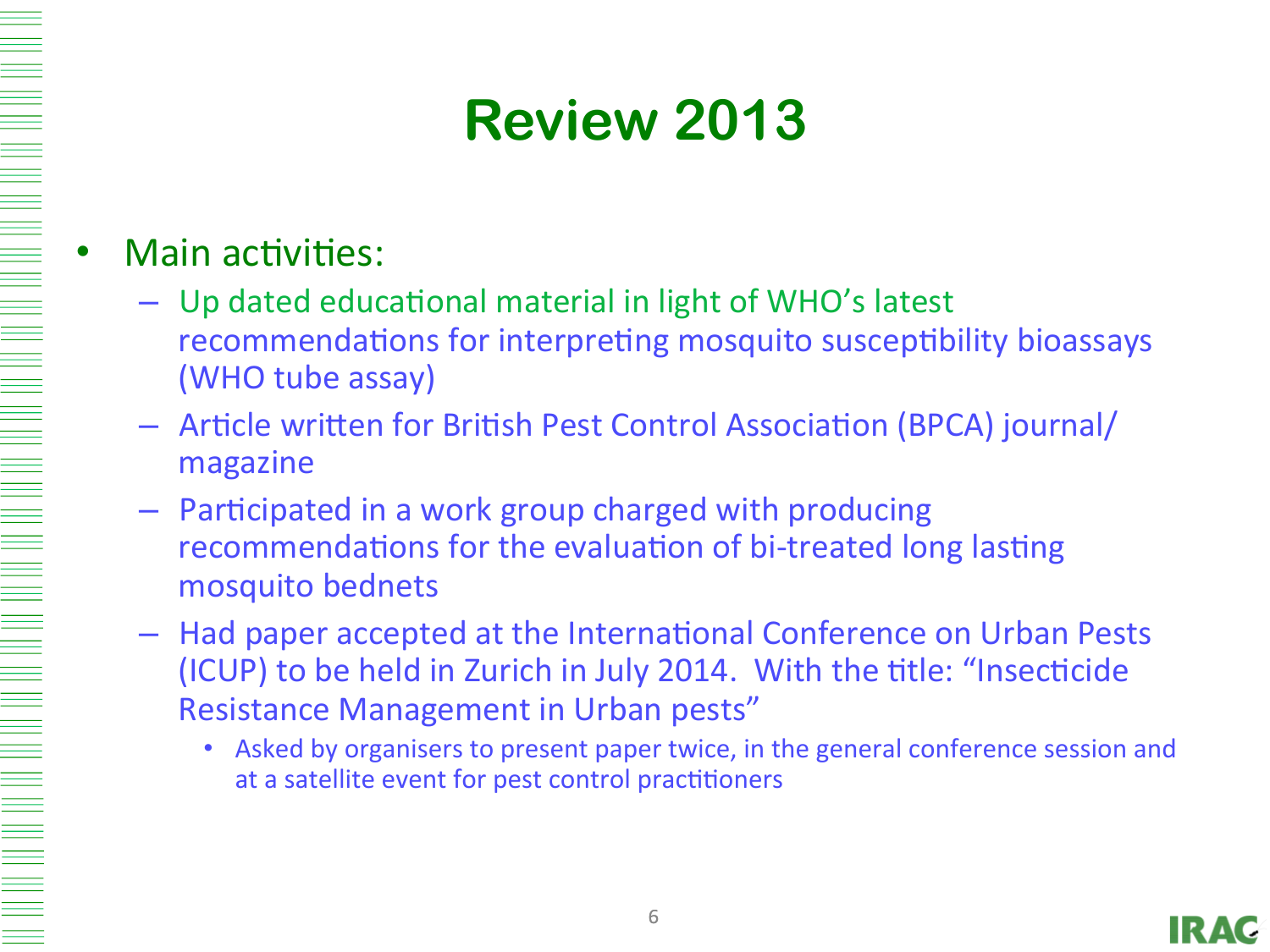# **Review 2013**

#### Main activities:

- Helped to organise a symposium at the MIM conference in South Africa
	- Originally to be funded by IRAC, but the conference organisers decided to include and fund it in the official conference programme
	- **Presentation introducing IRAC and IRM made at symposium**
- $-$  Set up a LinkedIn group for the IRAC PH team
	- This group has been set up, but has been slow to get going, but we will persevere
	- Please contact Mark Hoppé if you would like further information
- Updated or approved poster content
	- A number of educational posters were/are dated in style if not content
- $-$  A number of pest profiles produced for the IRAC website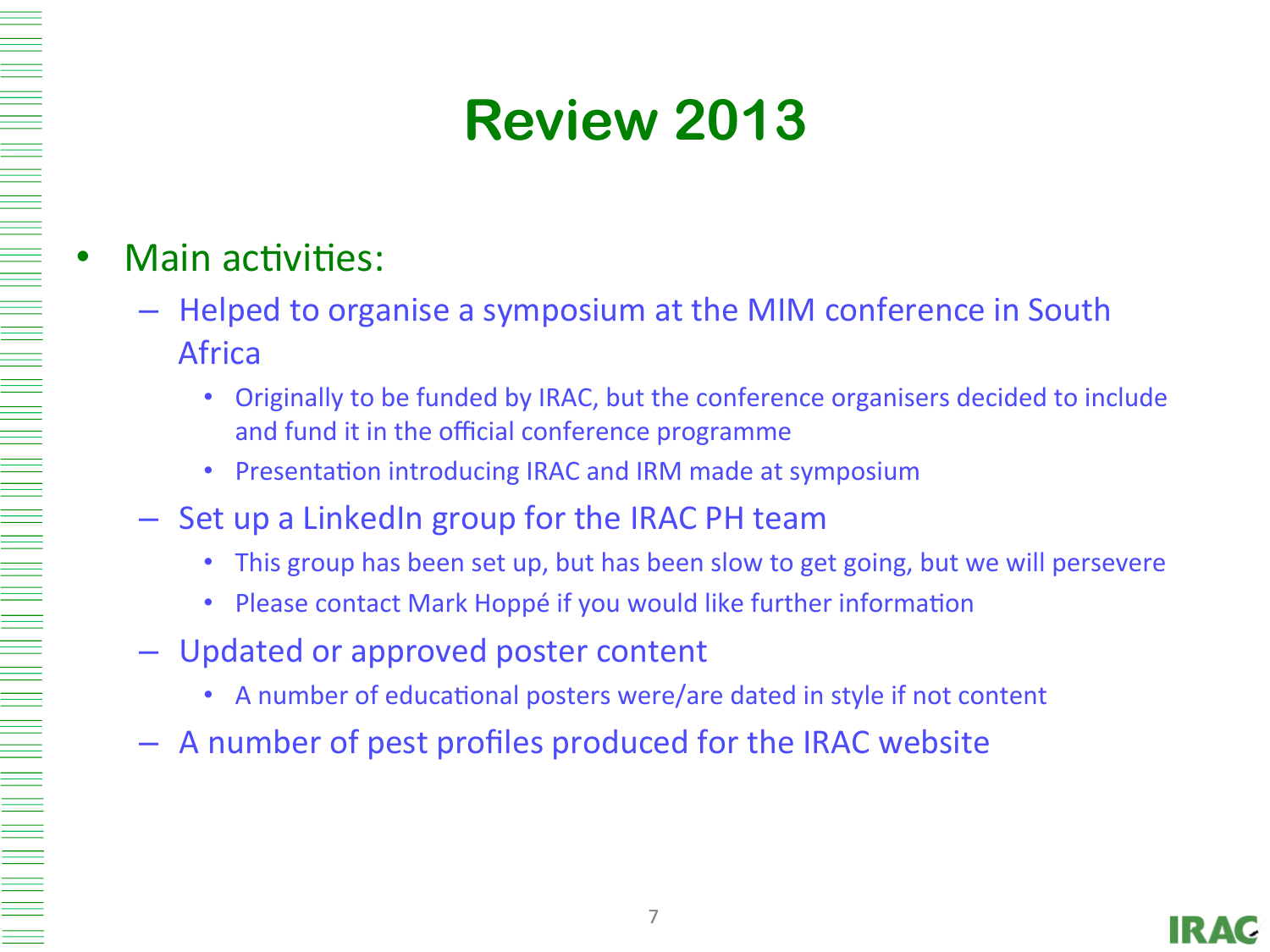### **Challenges**

- As ever, difficulties finding times for teleconferences when majority of team can join
- Significant activities from wider VC community related to IRM
	- $-$  This is both a challenge and an opportunity, a challenge to be heard "above the noise", but an opportunity to work with third parties to promote best practice IRM
- Prior commitments, travel budgets, etc., preventing majority of team members attending International meeting
	- Please enjoy a beer on our behalf...